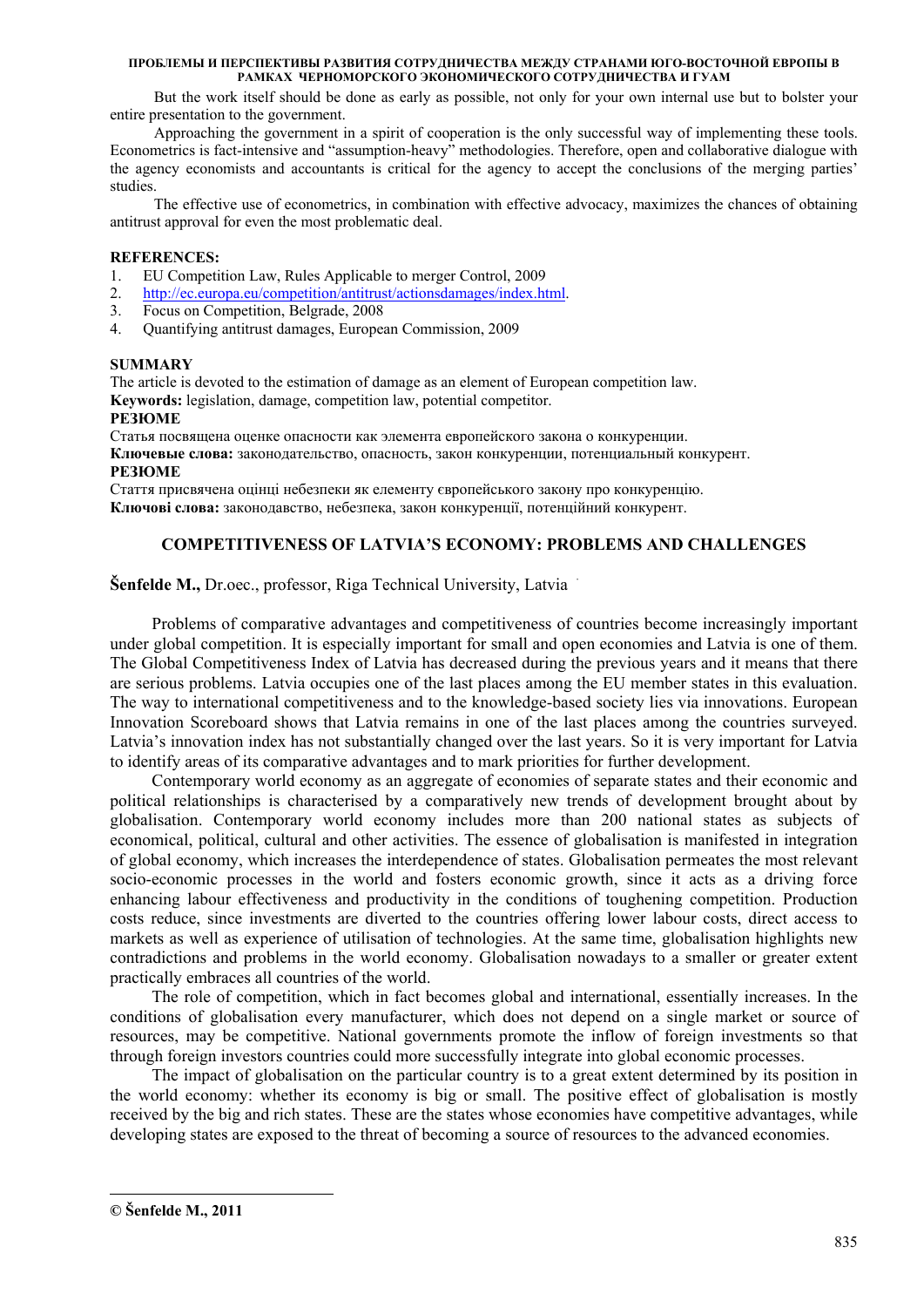Latvia, being a small state, has to accept the fact that in the conditions of globalisation it wont be able to impact the processes taking place in the world and will always be a recipient of the consequences and changes created by these processes rather than the initiator or driver. A competitive precondition of a small state is effective utilisation of production factors, taking part in international labour division. In the conditions of globalisation the issue of real possibilities of small states to participate in this process becomes especially topical. What exactly can the country offer to the global or regional market? Finding the answer to this question is important also for Latvia undergoing structural transformations of national economy and adaptation to the new conditions of doing business.

 One of modern concepts in the area of international competition is the model of nation's competitive advantage known as "Porter diamond". It explains a nation's competitive advantage in global markets as interaction of the four determinants: 1) factor endowments, 2) demand conditions, 3) relating and supporting industries, and 4) firm strategy, structure, and rivalry. In particular, factor endowments is interpreted as a nation's position in factors of production such as skilled labour or the infrastructure necessary to compete in a given industry [1, 127].

 The principles of Porter model is a basis of well-known methodology of global competitiveness evaluation. The Global competitiveness index (GCI) is one of the most popular indicators which are published by World Economic Forum in its annual reports. The competitiveness of every national state is evaluated by using of aggregate index based on 12 most important pillars or factors which affected it (Fig.1.).



**Fig.1. The 12 pillars of competitiveness** [2]

From Figure 1 we can see that there are 3 main groups of pillars: basic requirements, efficiency enhancers, and innovation and sophistication factors. Every group of factors is determinant for particular kind of economies. To calculate the Global competitiveness index, countries are divided into 3 large groups and each of those groups has different relative weights of pillars. These weights are reviewed regularly to take into account topical changes. Actual weights of pillars for 2010 are shown in the Table 1.

## **Table 1.**

| <b>Relative weights of GCI</b> [2] |                 |                   |                   |  |  |  |
|------------------------------------|-----------------|-------------------|-------------------|--|--|--|
| Stage of<br>development            | Factor - driven | Efficiency-driven | Innovation-driven |  |  |  |
| Factor<br>groups                   | economies       | economies         | economies         |  |  |  |
| Basic requirements                 | 60%             | 40%               | 20%               |  |  |  |
| Efficiency enhancers               | 35%             | 50%               | 50%               |  |  |  |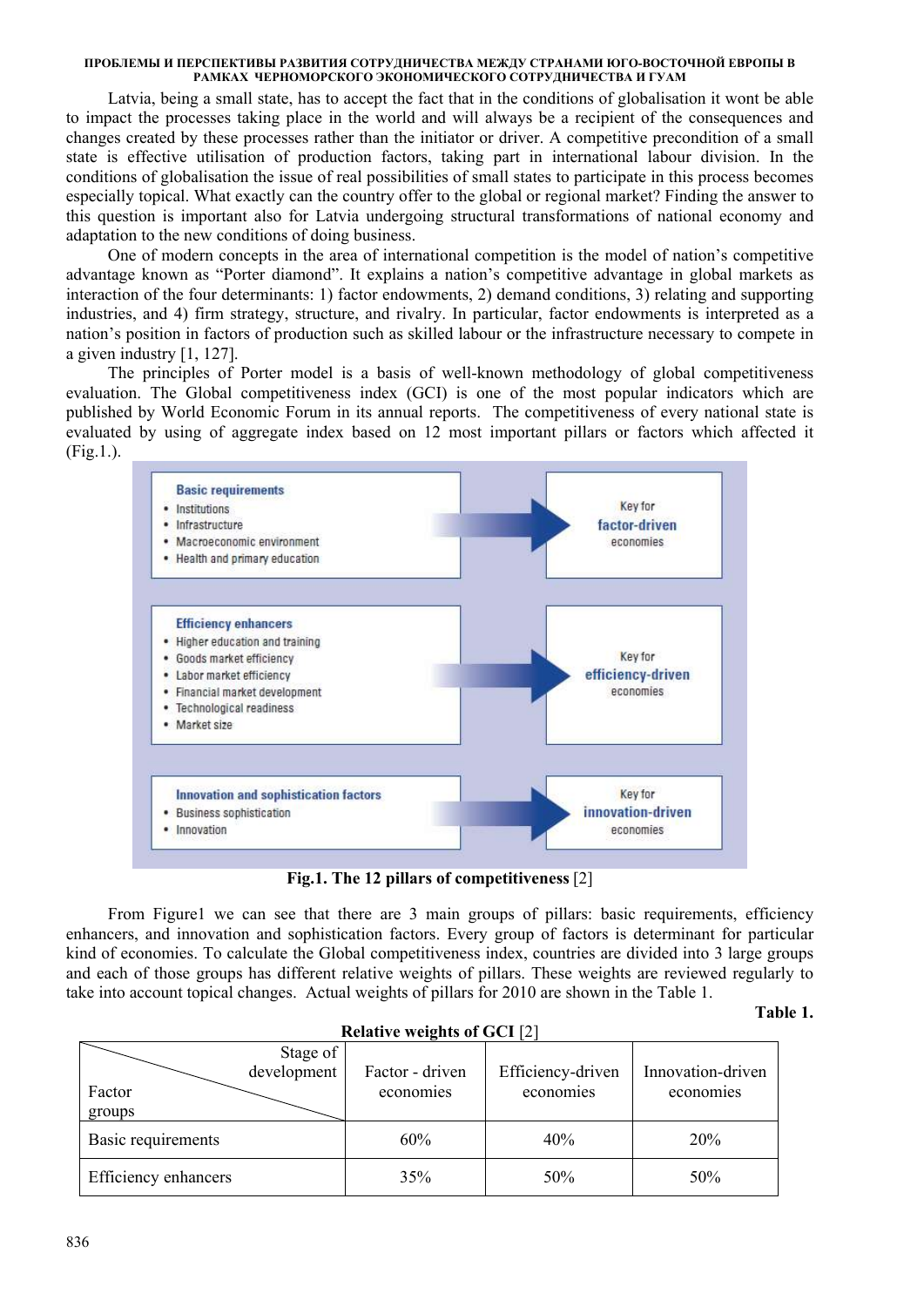| Innovation and sophistication<br>factors | 5% | 10% | 30% |
|------------------------------------------|----|-----|-----|
|------------------------------------------|----|-----|-----|

From the Table 1 we can see that for factor-driven economies most important are basic requirements, but for innovation-driven economies most important will be innovation factors.

To determine to which economy belongs each country, such indicator as GDP per capita is used (Tab.2). Using this method Latvia in 2010 was in transition from stage 2 to stage 3.

#### **Table 2.**

## **Income thresholds for establishing stages of development** [2]

| Stage of development               | <b>GDP</b> per capita (in US\$) |  |
|------------------------------------|---------------------------------|--|
| Stage 1: Factor driven             | < 2,000                         |  |
| Transition from stage 1 to stage 2 | 2,000-3,000                     |  |
| Stage 2: Efficiency driven         | $3,000 - 9,000$                 |  |
| Transition from stage 2 to stage 3 | $9,000 - 17,000$                |  |
| Stage 3: Innovation driven         | >17,000                         |  |

 In "The Global Competitiveness Report 2010-2011" the index is calculated for 139 countries and Latvia takes the  $70<sup>th</sup>$  position with GCI = 4.14 ( the highest possible result can be 7 and the worst 1). Admittedly, the rank of Latvia was 68 in 2009, 54 in 2008 and 45 in 2007. So it is obvious that situation becomes worse over the years. At the same time our neighbour countries Estonia and Lithuania are accordingly in 33 and 47 places.

 The Global competitiveness indexes imply that even the strongest economies in European Union such as Germany, France and United Kingdom are not in the very top. Generally, the EU member states rank from the  $2^{nd}$  to the  $83^{rd}$  in the list of 139 countries. Such a great diversity proves once more the heterogeneity of the European Union. It is one of the core problems of contemporary EU. It is absolutely obvious that it is alliance of "two development speeds" countries. Among the EU countries Latvia is only in the  $25<sup>th</sup>$  place [2]. The position of some countries in world competitiveness rank is shown in Tab.3.

**Table 3.** 

## **Global Competitiveness index 2010-2011 rankings and comparisons** [2;3 ]

|                |                           | <b>GCI</b> | <b>GCI</b>     | GCI            |
|----------------|---------------------------|------------|----------------|----------------|
| Rank           | Country                   | 2010-2011  | $2009 - 2010$  | $2008 - 2009$  |
|                |                           |            | rank           | rank           |
| 1              | Switzerland               | 5.63       |                | $\overline{2}$ |
| $\overline{2}$ | Sweden                    | 5.56       | 4              | $\overline{4}$ |
| $\overline{3}$ | Singapore                 | 5.48       | 3              | 5              |
| $\overline{4}$ | <b>USA</b>                | 5.43       | $\overline{2}$ |                |
| 5              | Germany                   | 5.39       | $\overline{7}$ | 7              |
| 6              | Japan                     | 5.37       | 8              | 9              |
| $\overline{7}$ | Finland                   | 5.37       | 6              | 6              |
| 12             | <b>United Kingdom</b>     | 5.25       | 13             | 12             |
| 27             | China                     | 4.84       | 29             | 30             |
| 33             | Estonia                   | 4.61       | 35             | 32             |
| 39             | Poland                    | 4.51       | 46             | 53             |
| 47             | Lithuania                 | 4.38       | 53             | 44             |
| 51             | India                     | 4.33       | 49             | 50             |
| 63             | <b>Russian Federation</b> | 4.24       | 63             | 51             |
| 67             | Romania                   | 4.16       | 64             | 68             |
| 70             | Latvia                    | 4.14       | 68             | 54             |
| 71             | Bulgaria                  | 4.13       | 76             | 76             |
| 89             | Ukraine                   | 3.90       | 82             | 72             |
| 93             | Georgia                   | 3.86       | 90             | 90             |
| 96             | Serbia                    | 3.84       | 93             | 85             |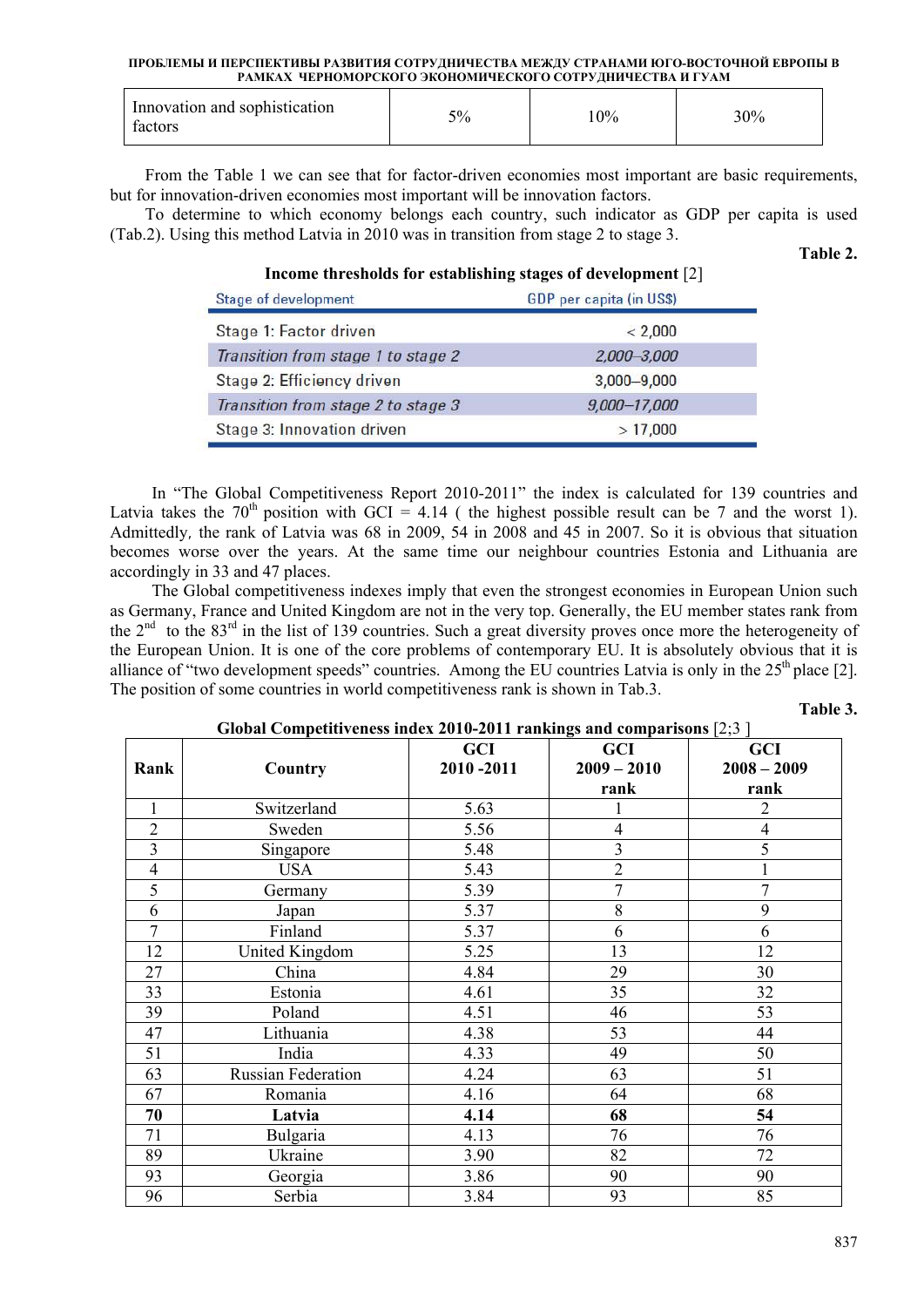For further development and improving the real situation it is very important to recognize the main factors which are reasons of such bad performance. Concerning Latvia it is easy to see a stable tendency – these negative factors which influence the development of our economy remain the same for rather long period. It follows that our economic policy is not efficient. The most problematic factors are:

- tax regulations and tax rates,
- inefficient government bureaucracy and corruption,
- access to financing.
- government and policy instability,
- law innovative level of economy and government procurement of advanced technological products,
- small market size.

It is relevant to note that the first place in this list of negative factors is occupied by tax regulations instead of inefficient government bureaucracy one year ago. It could be explained by very unpopular and absolutely inefficient tax policy which was realized by government with aim to consolidate the state budget.

The way to competitiveness enhancement and to the knowledge-society lies via innovations. European Innovation Scoreboard, a report annually published by the European Commission, values the progress made by EU member states in implementation of innovation policy. It shows that Latvia remains in one of the last places among the countries surveyed. Latvia's innovation index has not substantially changed over the last years. In 2006, Latvia was in the 29<sup>th</sup> place among 34 countries, in 2007 and 2008 – in the 35<sup>th</sup> place among 37 countries. In 2007, only Romania and Turkey, but in 2008 – only Bulgaria and Turkey had lower total scores [4,112].

The further development of economy in Latvia directly will depend on the effective use of accessible resources and enlargement of the external markets. But this process is connected with the level of technology as well. The attraction of foreign investments does not raise the transfer of high technologies. It could be explain by the foreign investors' interest to invest in the sectors of real estate or financial and commercial services due to possibility to receive profit more rapidly in short run period. In point of fact nowadays economic crisis lighted up weaknesses of Latvia's competitiveness in the global markets. Innovation Scoreboard of EU countries in 2009 is shown on Fig.2.



**Fig.2. Innovation Scoreboard (EIS) 2009** [5]

 The innovative potential of the country depends on financing for research and development to a great extent. A very nice goal to achieve financing for research in amount of 3% from GDP till 2010 was advanced in Lisbon Strategy. The highest level of finanncing was achieved in 2006 when it was 0.7% of GDP. Unfortunately during the next years this indicator became worse. The total financing for research and development in Latvia in 2009 was reduced by almost 40% compared to last year and was only LVL 59.9 million or 0.5% of the GDP. The most rapid decrease was observed in financing for research of foreign and public sectors [6,114].

It is obvious that one of the most important factors for state's development is its human capital. Human capital has critical role in the growth of every country. Competitiveness and prosperity of industrial society were determinate by capital goods, but in the knowledge society the main source of prosperity and development is human capital. The human capital of the country is the average amount of inhabitants' knowledge, talent and skills, which is multiplied by number of economically active inhabitants. The value of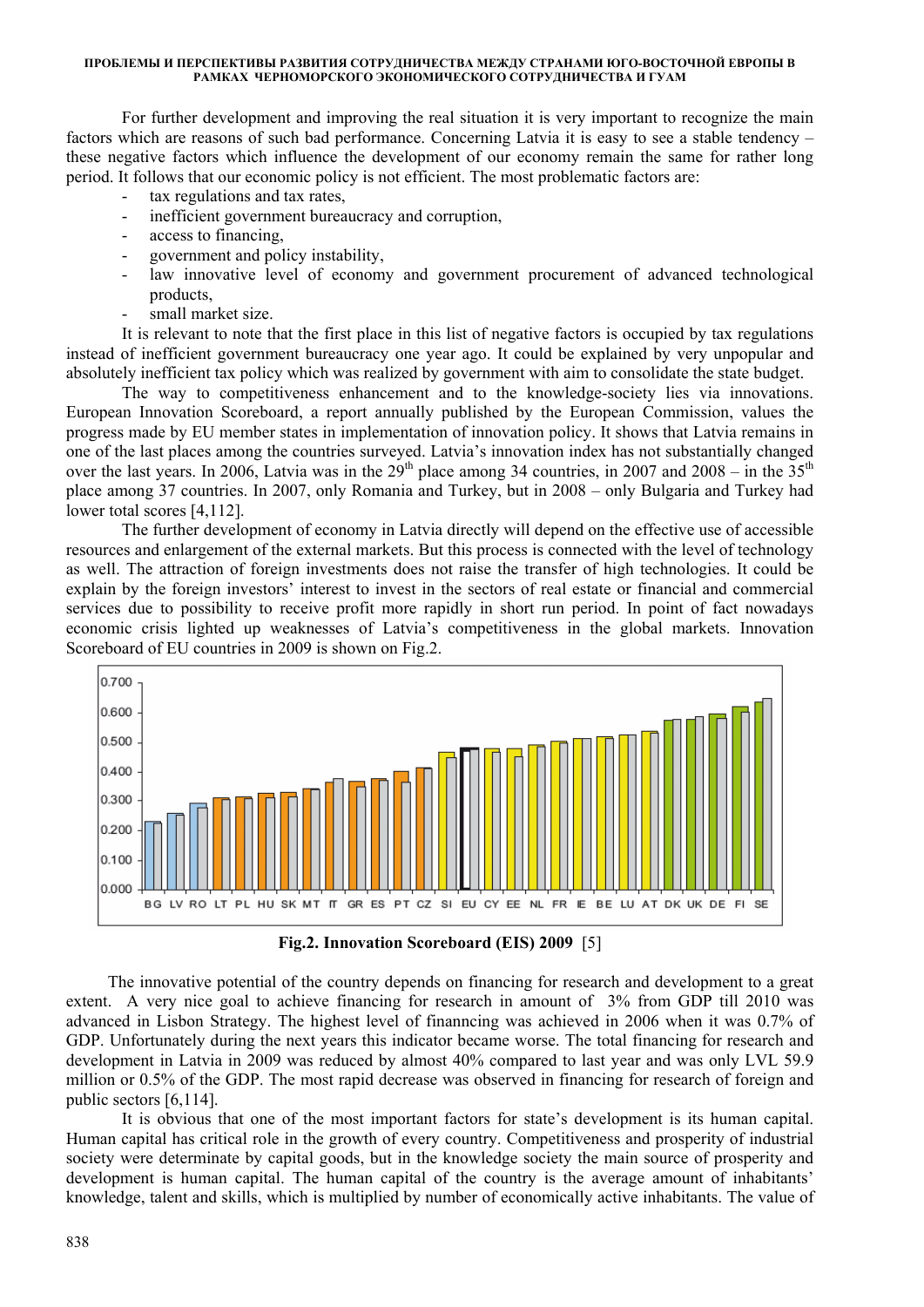human capital can be characterized by the basis of knowledge, talent and skills, their use and productivity. Investments in human capital are education, health care, qualification and other activities that make people more economically productive and economically rich.

For a long time, there is a view that holds that Latvia, being poor in natural resources, possesses the advantage of skilled labour force. Comparatively cheap Latvian labour attracted foreign investment and facilitated economic growth in the country. A serious threat to this Latvia's comparative advantage is created now by intensive labour emigration. In general, globalization objectively accelerates draining out of resources from more poor countries and regions to more developed ones. This seems increasingly true for Latvia in last years. As a result, the "drain" of labour resources substantially erodes Latvia's economic and intellectual potential. The population of Latvia continues to decrease and the society more and more rapidly is aging. During one month Latvia loses 700-1000 people and the forecasts are that in 2030 people over 80 years will be more than pre-school children. Half of total population will be over 45 years [7]. Moreover, only 43% of population instead of 55% now will be economically active. The demographic trends are far from being optimistic. Latvia expects the second most drastic reduction of the number of population among the EU states. Up to 2025, in the event of the realistic scenario, the population is expected to reduce by 12% (approximately by 300 thousand persons), in the optimistic case – by  $10\%$ , in the pessimistic case – by  $18\%$ (Fig.3).



**Fig.3. Changes of population in Latvia and forecast until 2050, thsd** [8]

 Challenge of the sustainable development is to find a way how to increase labour productivity and provides quality of life in the conditions, when aging of population, emigration and demographic burden increases. At the same time number of pupils and students decreases.

 Analysis of the students' number in higher education institutions shows that indicators are higher and better in comparison with EU average. There were 554 students per 10,000 population in 2008/09 and 501 in 2009/10 academic year. Average indicator for EU is 371. Unfortunately it does not

mean automatically the high quality level of education. Only 15.4% of students study in the field of natural and engineering sciences [9]. Officially there are statements that training of highly educated labour, investment in human capital, society's motivation for acquisition of knowledge are crucial for Latvia's future development and competitiveness in the  $21<sup>st</sup>$  century. On the other hand, government's financing of higher education in Latvia continues to decrease. As a result, government financing per 1 student in Latvia proves to be among the lowest in the EU. Systematic neglect of needs of education and science, chronically insufficient and continuously reduced financing of them may lead to degradation of education level in the country. The results will be irreversible for the national economy.

In fact, it is by no means a coincidence that Latvia is now in one of the last places among the EU countries in terms of general competitiveness of national economy, productivity, GDP per capita, innovations score, and spending on R&D and education. All these facts are mutually related. This, as well as the effects of economic crisis, is an experience from which we should learn in the future.

# **REFERENCES:**

- 1. Porter M. The Competitive advantage of nations. New York: The Free Press. A Division of Macmillan, Inc.,  $1990. - 855$  p.
- 2. The Global Competitiveness Report 2010-2011 http://www3.weforum.org/docs/WEF GlobalCompetitivenessReport\_2010-11.pdf